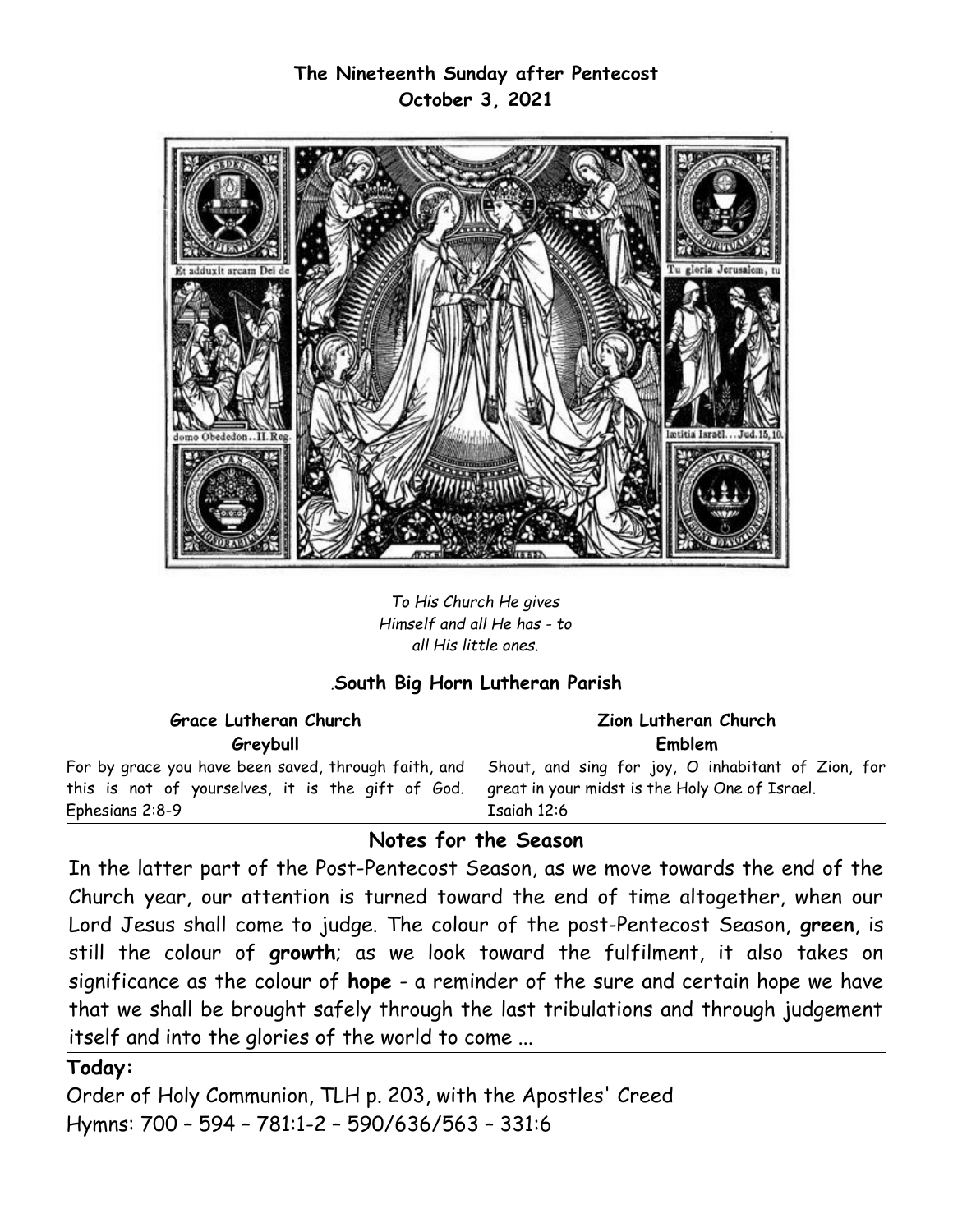# **About Holy Communion**

In the Sacrament we are made one with the risen Christ, and with each other. According to Holy Scripture, oneness in faith and confession is a precondition for such unity. As such, only Christians who share our faith and confession, and who therefore belong to congregations in the fellowship of the Lutheran Church-Missouri Synod, will commune in our church. **Visitors wishing to receive the sacrament** please speak with Pastor prior to the service. We ask that our guests be respectful of our faith. **We sincerely welcome our visitors**; we assure you that we uphold this practice *also* out of concern for *your* spiritual welfare, and that our Pastor would love to study Scripture with you and help you embrace the full counsel of God, so that we can celebrate the Sacrament in a manner pleasing to God and beneficial for us all.

# **Just so we do not forget:**

*What is the Sixth Commandment?*

You shall not commit adultery.

*What does this mean?*

We should fear and love God so that we lead a sexually pure and decent life in what we say and do, and husband and wife love and honour each other. *Of the Small Catechism*

**This is our faith** *– from the Confessions of our Church*

If we wish to be Christian, we must practice the work that makes us Christian. But if any one fall away from Baptism, let him again come into it. For just as Christ, the Mercy-seat, does not withdraw from us or forbid us to come to Him again, even though we sin, so all His treasure and gifts also remain. If, therefore, we have once in Baptism obtained forgiveness of sin, it will remain every day, as long as we live.

*Of the Large Catechism*

**Pastor Tinglund shall be gone** for a District Pastors' Conference from this afternoon through Wednesday. Messages can be left at cell phone 605-228-9216.

**High quality cutlery and other food item**s as well as d**elicious Pastry Puffins pastries** are being sold as a fund raiser for our Youth Account. Look through a catalogue and place your order on the sheets provided by **Sunday, October 24**. What you order should be available in early November – in good time before Thanksgiving and Christmas.

**Lutheran Life magazines** from Concordia Publishing House are available for you in the Narthex.

**Wyoming District Fall/October Newsletters** available in the Narthex.

**Services of penitence and prayer** are held at Grace on Friday nights at 7 pm. in response to the Wuhan Virus and other current threats to the peace and freedom of the Church of Christ, and the well-being of people in the country and in the community.